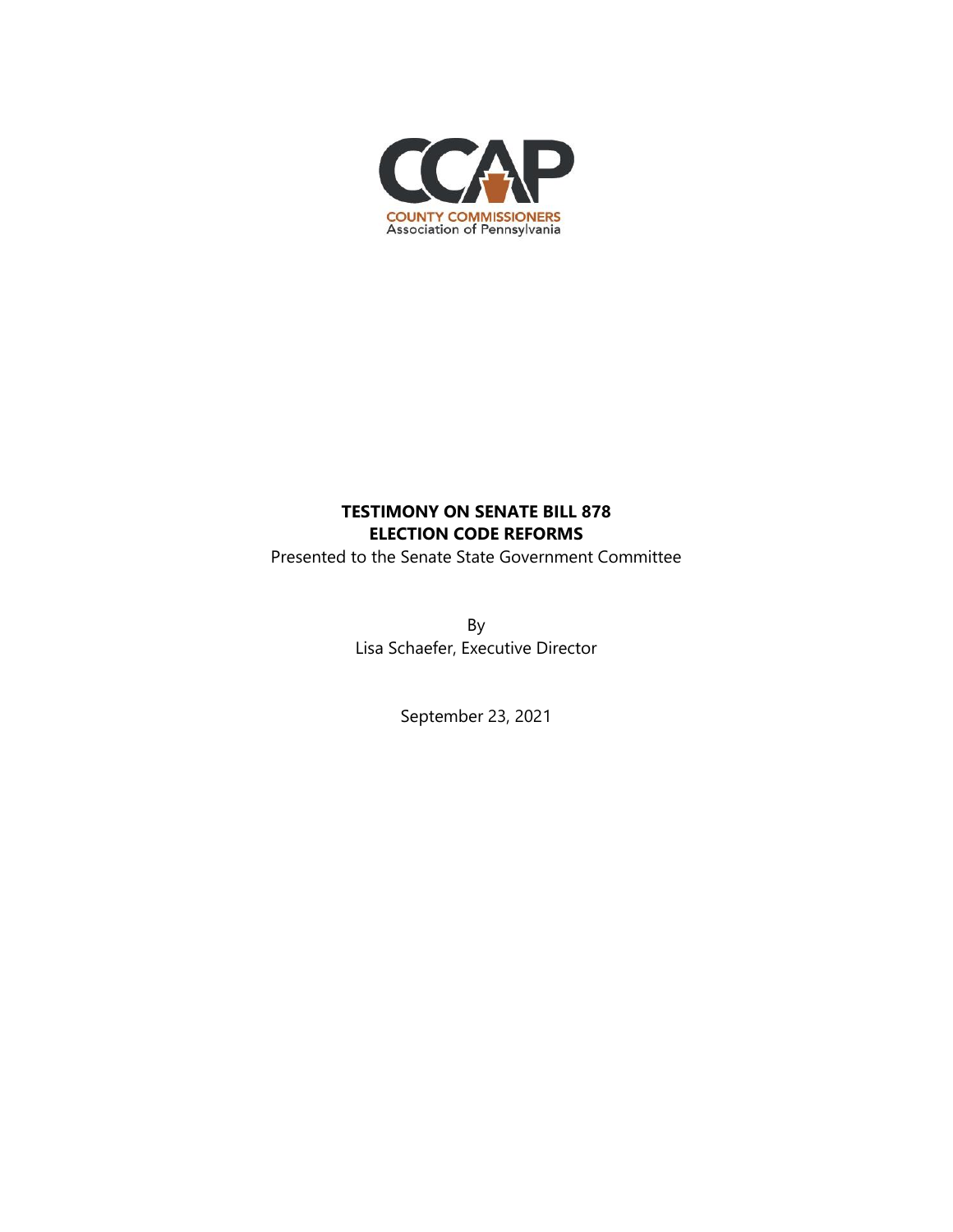Good afternoon, my name is Lisa Schaefer and I am the executive director of the County Commissioners Association of Pennsylvania (CCAP), a non-profit, non-partisan association representing the commonwealth's 67 counties. Being the key administrators of the on-theground election, Pennsylvania's 67 counties have a significant responsibility in assuring elections remain fair, secure, accurate and accessible at every step of the process. Over the past several years, counties have worked closely with the General Assembly to achieve historic changes to the Pennsylvania Election Code, including the implementation of mail-in ballots under Act 77 of 2019. We appreciate this opportunity to offer our feedback on Senate Bill 878.

To say that 2020 was a challenging year for our counties to administer elections would be an understatement at best. As you are aware, this was the first time counties implemented the changes created by Act 77, while facing additional complications created by the very serious and unprecedented circumstances of the global COVID-19 pandemic – and in the middle of a highly contentious and high turnout presidential election. We applaud the county election offices and the tens of thousands of volunteers for the many challenges that were addressed in an extremely professional manner to maintain the security and integrity of the results and deliver successful elections in 2020.

That said, counties learned a great deal from their experience implementing Act 77 during the 2020 elections, and we know there are ways in which changes to the law can improve our ability to administer elections, as well as our ability to provide more efficient results. CCAP's Elections Reform Committee – which comprises county officials and county election directors from across the state – convened shortly after the November 2020 election and began reviewing county experiences, ultimately resulting in a preliminary report and recommendations released in January.

Counties selected elections reforms as their top legislative priority for 2021, which includes a renewed call for additional pre-canvassing time, as well as a recommendation to move back the mail-in ballot application deadline to 15 days prior to an election. Counties believe that making these two changes would resolve a substantial portion of the challenging circumstances they faced since implementing the provisions of Act 77.

Beyond these two priorities, the report also covers additional matters for review that we hope will inform clear and prompt policy changes. These include additional Election Code amendments, particularly to tighten up those matters that became subjects of interpretation throughout the various lawsuits and guidance. Counties further urged the General Assembly to continue to bring them to the table to discuss and provide feedback as any elections-related legislation is being developed so that we may work together to accomplish meaningful reforms. Counties have valuable experience to provide in the development of legislation to assure we can continue to administer elections that are secure and accurate. Regardless of whether counties have a policy position on any given reform, we must be consulted to ensure any new provisions are logistically possible and feasible.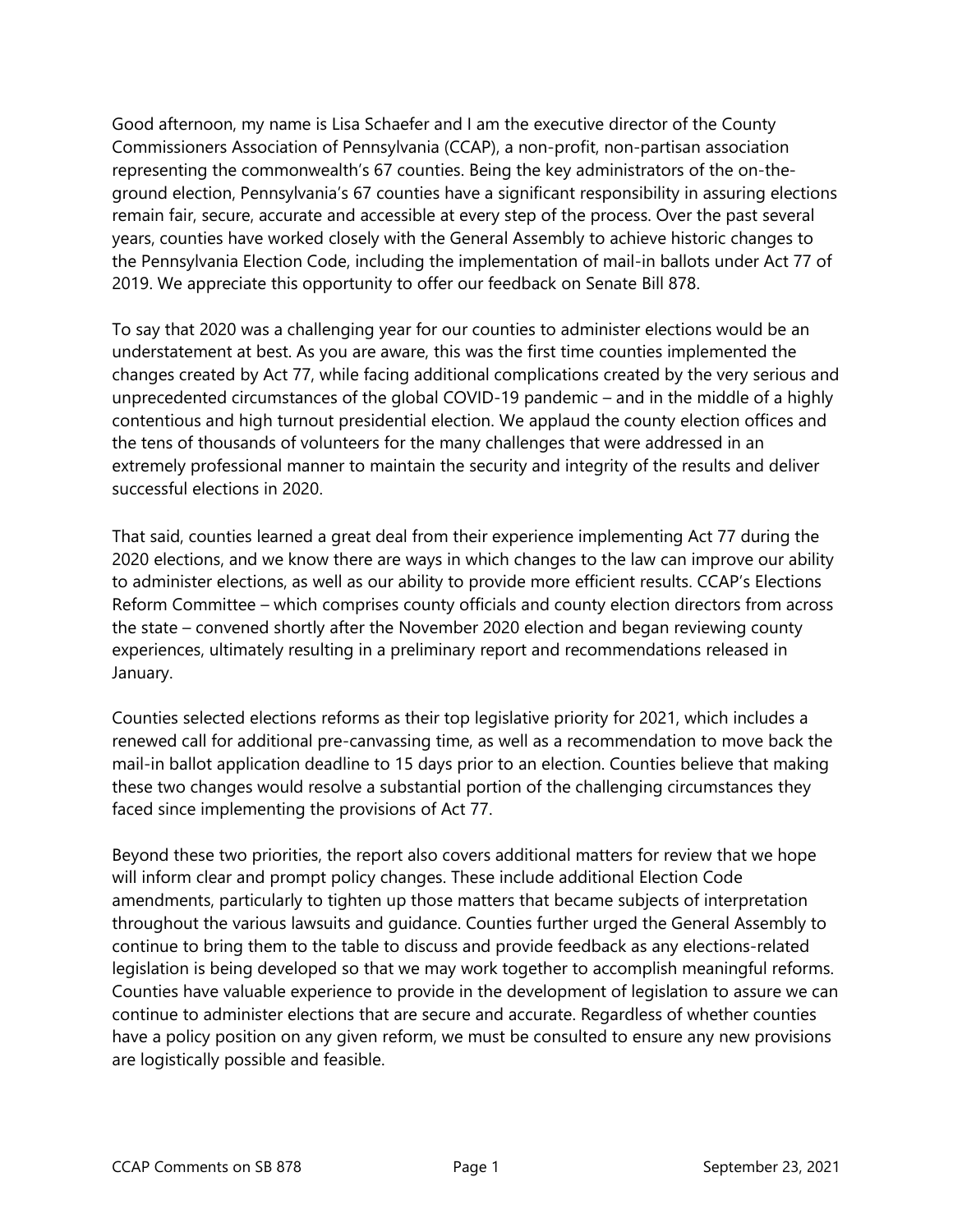With all of that said, we greatly appreciate the efforts of Sen. Argall and Sen. Street in developing SB 878, as county officials and election directors have already been part of multiple discussions on the bill's language prior to its introduction, and our comments and feedback taken into consideration. We also appreciate the opportunity to be here with you today to continue these discussions. While there still are areas of the bill where we have questions or would recommend additional work, the effort that has gone into SB 878 to date represents a meaningful partnership and a positive step toward an Election Code bill that will address many of the changes counties seek to improve the administration of elections.

#### **Priorities: Pre-canvassing and mail-in ballot application deadlines**

First and foremost, we support the inclusion of counties' top two priorities, an expanded precanvassing period, and moving back the deadline for mail-in ballot application to 14 days prior to an election.

### *Pre-canvassing*

Counties have called for up to 21 days to begin pre-canvassing activities, although SB 878 as introduced would provide for just three days of pre-canvassing, and we look forward to further discussion on this timeline.

Allowing counties as much time as possible to pre-canvass ballots in advance of an election would offer a more meaningful option to complete these procedures, such as verifying the barcode number and voter's information on the outer envelope match the information in the SURE system, opening envelopes and removing and flattening the tri-fold ballot and scanning ballots – all following appropriate security and chain of command protocols for all individuals involved in the process. It is also important to note that counties are not calling for votes to be tabulated (for clarity, tabulation of votes occurs only when the designated and qualified official follows a secure procedure to manually extract the data from the central machine after all ballots have been entered or scanned), and certainly not released, until after the polls close on Election Day.

Allowing additional time to pre-canvass ballots simply allows us to use our resources most effectively and efficiently to safely and securely prepare for this to happen, and remediates our current situation where counties essentially must run two elections on the same day. Without an extended pre-canvass period, counties will continue to face very real challenges in providing timely results following an election, even those with significantly less voter turnout than we saw last November.

## *Mail-in ballot application deadlines*

Our second priority is to move the mail-in ballot application deadline back to 15 days prior to an election, instead of the current seven days, and we appreciate the 14-day deadline provided in SB 878. Act 77 permitted voters to apply for a mail-in ballot up to seven days before an election, which created timing challenges with the postal service particularly for those who waited until the last days before the deadline. This ultimately led to some voters not receiving their ballots before the deadline to submit them at 8 p.m. on Election Day or receiving them too close to the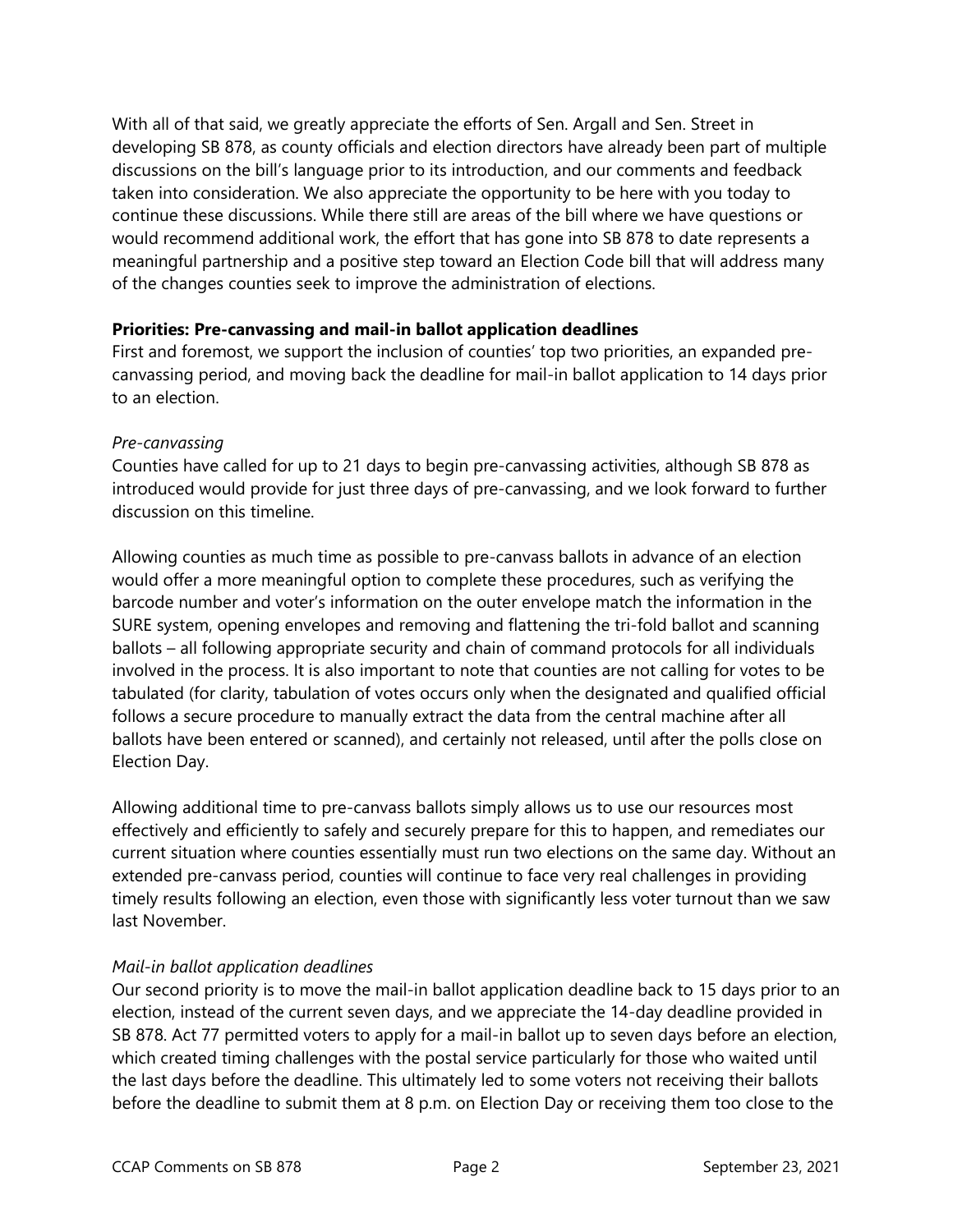deadline, making it logistically impossible for ballots to be returned via mail by 8 p.m. on election night. Because of this, many voters faced uncertainty about whether the county would receive their ballot in time. This, in turn, led voters to come to their polling place to spoil their mail-in ballot and vote on the machines, or to vote by provisional ballot, to ensure that their vote has indeed been counted. However, the process caused timing issues that wholly undermined the flexibility and convenience mail-in ballots should provide and resulted in unnecessary lines, crowds, more time spent in the polling location and a longer wait on election results, due to the stringent process counties follow to reconcile mail-in and provisional ballots to ensure accuracy.

If the law is going to set a deadline of seven days prior to an election to apply for a ballot, we are telling voters that the process will work as advertised for an application submitted up to day seven. Unfortunately, the seven-day deadline does not set our voters up for success. Moving the application deadline back to 14 days prior to an election will better meet this goal and increase confidence that a mail-in ballot will arrive on time by allowing more time for the county to process a mail-in ballot application and allow for the ballot to travel through the mail to the voter and back again.

However, counties do have concerns with the provision of SB 878 that permit an additional seven days for voters to come to the county election office and apply for a mail-in ballot over the counter. This means that anyone who did not meet the 14-day deadline to apply online or by mail will be driven to the county election office as their only option to receive a mail-in ballot. Even with a concurrent mail or online application, counties have reported long lines from those wishing to apply for and vote a mail-in application in person. From a staffing perspective, this makes it difficult to attend to the myriad other critical tasks leading up to Election Day, as each in-person request must be handled at the time it is made (as opposed to mail-in or online applications which could be processed in batches throughout the day). In addition, it is important to note that the in-person process is still a mail-in application process, meaning that the county must verify the application and prepare the ballot, both envelopes and other necessary inserts before providing the ballot to the voter. This is not a true "early voting" option whereby a voter simply comes in, casts their vote, and leaves as they would at their polling place on Election Day.

We also note that the bifurcated deadline envisioned in SB 878 could create confusion for voters around how they can apply and when. It would be very easy, for instance, for someone who does not understand the difference, to post on social media that the deadline to apply is seven days prior to the election. However, without the distinction that this applies only to in-person applications, voters who attempt to apply online, or especially by mail, between days seven and 14, may find themselves expecting a mail-in ballot that will not come.

#### **Drop boxes**

Another recommendation in the county election report is to seek further clarity in the law on counties' authority to use drop boxes for mail-in ballots, after questions were raised (and litigated) as to whether Act 77 permitted the use of drop boxes, and whether drop boxes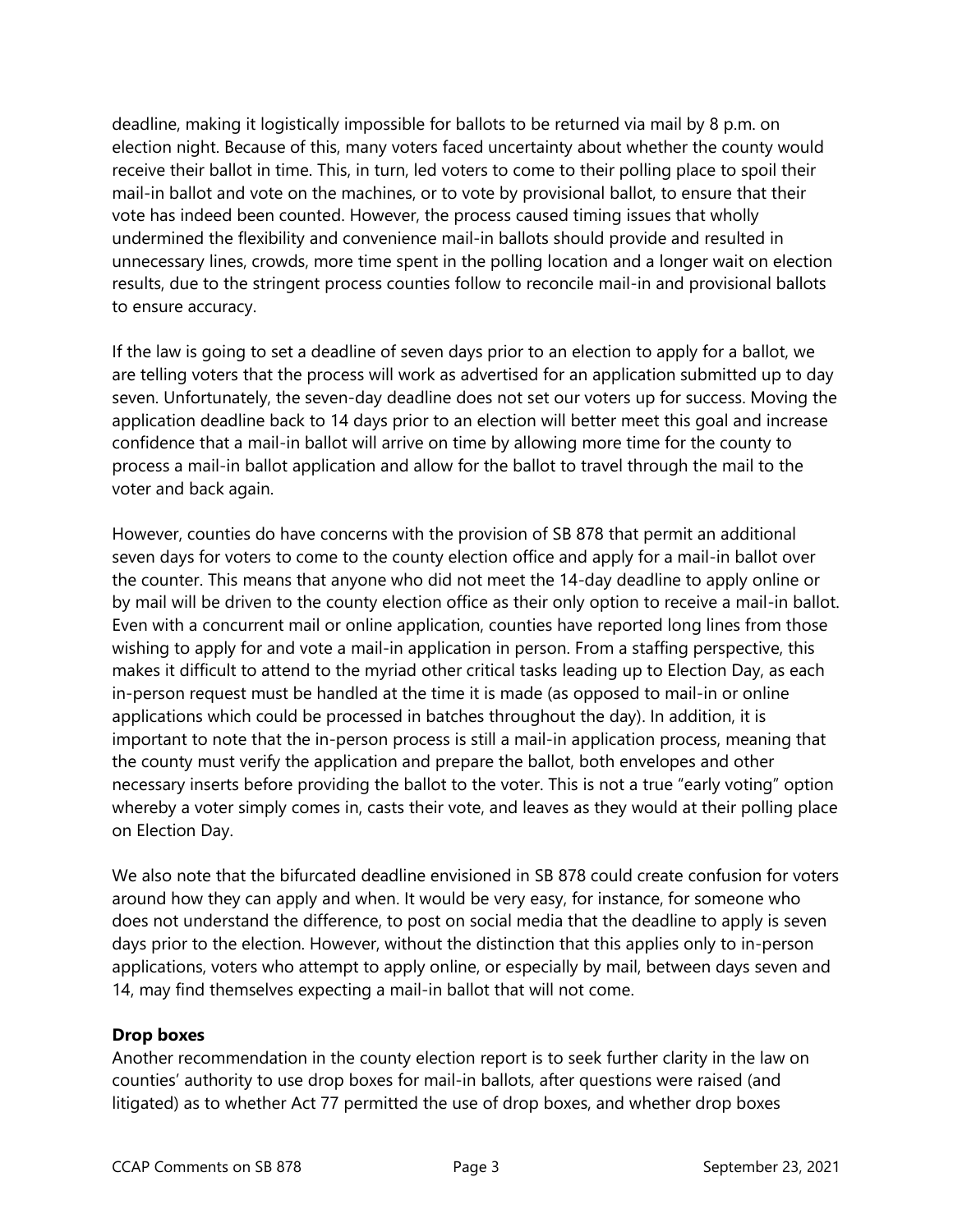constituted polling places. Although CCAP did not take a position on whether or not drop boxes should be permitted, SB 878 meets the overall objective for clarity by expressly allowing counties to provide them if they choose.

However, we have several additional questions and comments regarding the drop box language:

- The bill would require drop box location to be announced at least 30 days before it is established in accordance with the Sunshine Law. We are unclear if this references requirements under the definition of public notice in that Law to publish the information in a newspaper of general circulation, and posting at the agency, or if this language means something else.
- We recommend that the specific provisions related to polling places with which drop boxes are to comply be spelled out. For instance, section 530 of the Election Code requires polling places to have a sufficient number of voting compartments with proper supplies, and we believe the intent is not for voters to be expected to complete their ballots at the drop box.
- We further recommend that the Department of State be required to consult with counties in the development of standards for drop boxes, whose experience with drop boxes to this point could help inform those standards and assure that counties will be able to operationalize those standards.
- Rather than specific language on monitoring, collection and securing ballots, we recommend that counties wishing to implement drop boxes be required to develop a security plan that would include measures such as how and when the ballots will be collected and transported, how the drop box will be secured and monitored and other similar matters. This would assure that counties have established these critical security procedures, while also offering flexibility for counties to meet their individual circumstances and resources.
- Finally, it is unclear what is meant by the "duration" of an election for which a drop box must be established.

## **Livestreaming and recording**

Senate Bill 878 calls for livestreaming of both the pre-canvass and canvass period, and for the possibility of monitoring drop boxes by video recording. From a purely practical standpoint, counties have different IT capacities and infrastructure available to support livestreaming and/or recording, and so for many counties this would represent a cost for which there does not appear to be accompanying financial support. And we are all too well aware of the limitations of broadband access in our commonwealth, which may prevent challenges for some of our counties being able to provide a live stream, or for constituents to be able to access it. This raises questions as to what happens if the live stream feed drops out in the middle of the process – does a county have to stop its pre-canvass or canvass process unless and until they are able to get that live feed back?

Counties are absolutely committed to transparency in election operations, particularly in a time when we know there have been many questions about our elections processes. However, while the intent may be to assure that accurate information is available to the public, we also believe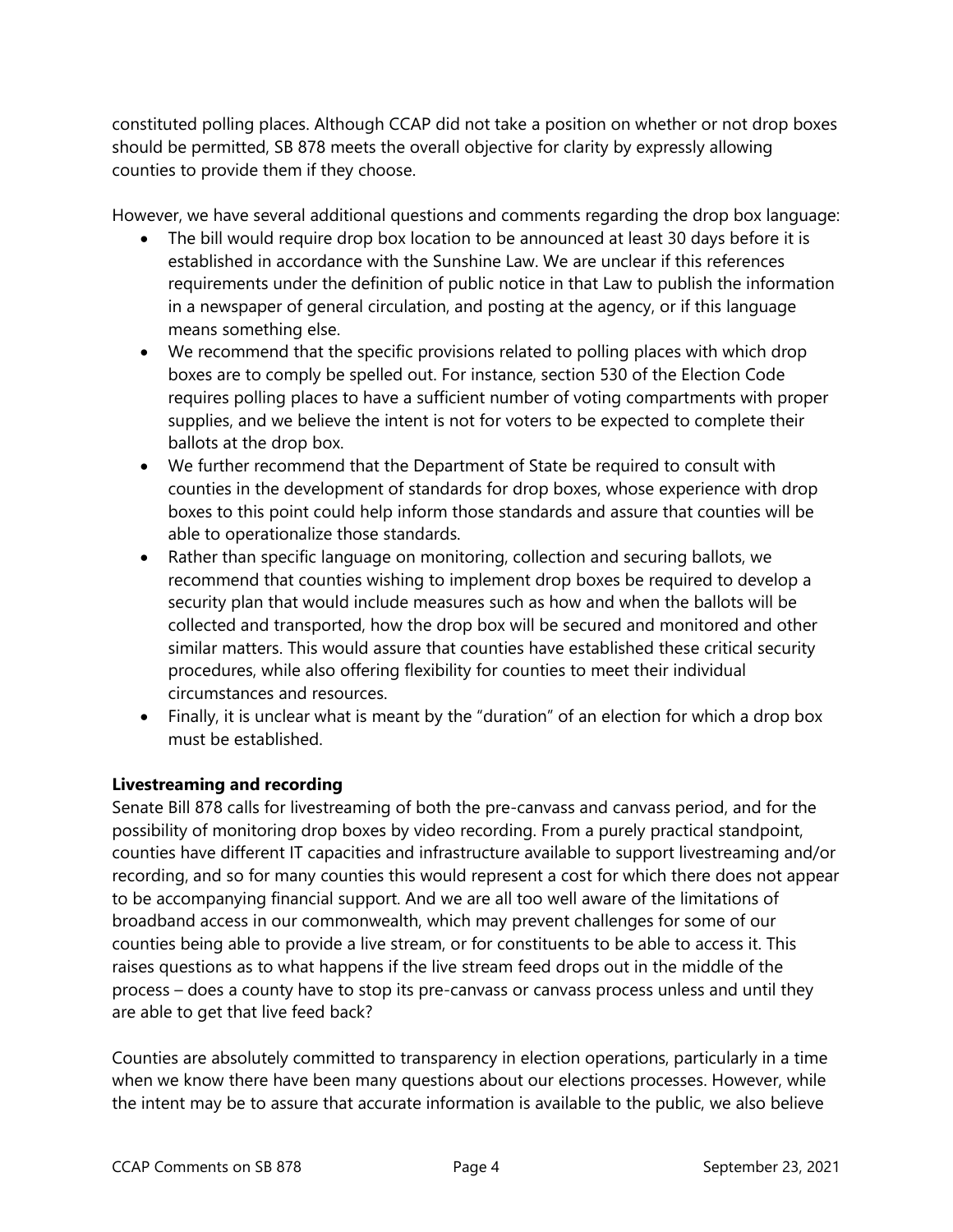these provisions have the potential to harm our elections by enabling and facilitating the spread of misinformation, and thus caution must be taken as to how and by whom these are accessible. If a live stream must be made publicly accessible, people will likely record it to suit their own purposes, and it has become far too easy to manipulate video and still frames. Senate Bill 878 also requires drop box recordings to be available in accordance with the Right-to-Know Law, and it is unclear whether that means someone could come to the county to view the recording, which could prevent county staff from being able to accomplish other critical tasks if there are large numbers of requests or long hours someone wants to review, or if the county would have to provide copies.

Once something is shared online, it takes on a life of its own, on the internet forever, that can be absolutely impossible to combat with accurate information. The county will also need to consider recording the live stream itself anyway so it has the actual record of what really happened. It can take considerable additional cost to invest in the equipment and licensing needed to assure the best record is available. Even if we don't, having people come to the office constantly to ask to see it is going to put a real burden on election staff ability to conduct regular operations.

Allowing public access to video or recordings may also prevent the appropriate investigation of any concerns, if people merely post images or videos accusing someone of an alleged action to generate public reaction, but don't actually take steps to get the information to the county as quickly as possible.

Again, while counties appreciate the need for transparency, livestreaming and recording could be financially and practically challenging, or in some cases impossible, to implement. Even more significantly, it could create and compound the significant misinformation challenges we have seen in recent elections if any piece of the live stream or recording is available for broad public consumption. We suggest any video be limited in access to court orders or some other narrowly tailored means of requesting it to serve an investigatory purpose and look forward to working toward a solution with the legislature.

#### **Department of State guidance**

While understanding that ongoing litigation was the underlying basis for some of the lastminute guidance changes in 2020, one of the recommendations of the counties' report is for the Department of State (DOS) to issue guidance as far in advance as possible to avoid the confusion of having to implement new practices immediately prior to an election and to offer greater opportunity for questions and input. The Department should also more consistently reference the sections of the Election Code on which its guidance is based, and more clearly indicate when the guidance is merely a best practice rather than based on a statutory requirement.

The language in SB 878 delineates the distinction between rules, directives and guidance documents, and includes the counties' request that citations to relevant statutory provisions be included. We recommend language be added to this language requiring counties to be involved